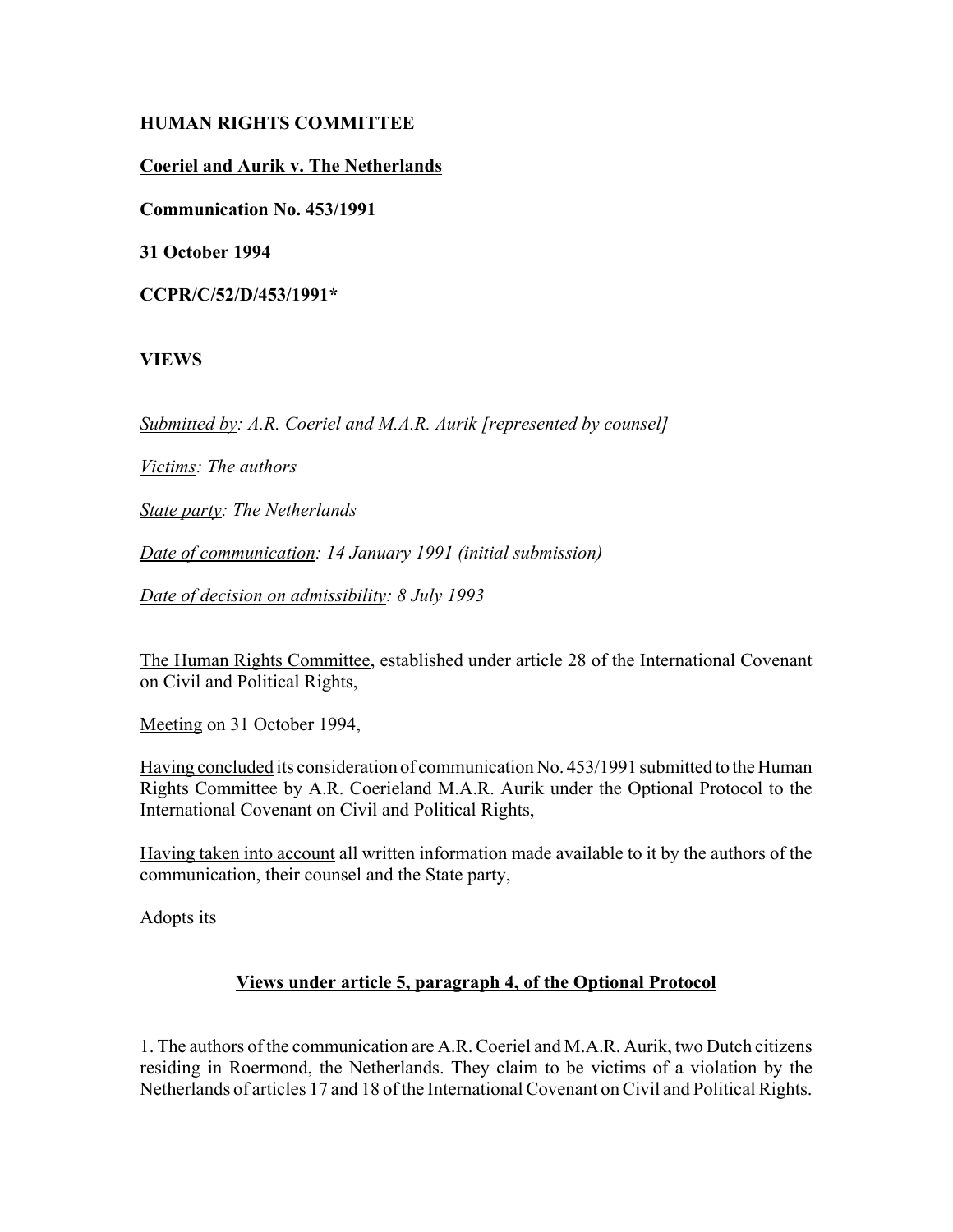# The background:

2.1 The authors have adopted the Hindu religion and state that they want to study for Hindu priests ('pandits') in India. They requested the Roermond District Court (**Arrondissements Rechtbank**) to change their first names into Hindu names, in accordance with the requirements of their religion. This request was granted by the Court on 6 November 1986.

2.2 Subsequently, the authors requested the Minister of Justice to have their surnames changed into Hindu names. They claimed that for individuals wishing to study and practice the Hindu religion and to become Hindu priests, it is mandatory to adopt Hindu names. By decisions of 2 August and 14 December 1988 respectively, the Minister of Justice rejected the authors' request, on the ground that their cases did not meet the requirements set out in the 'Guidelines for the change of surname' (**Richtlijnen voor geslachtsnaamwijziging** 1976). The decision further stipulated that a positive decision would have been justified only by exceptional circumstances, which were not present in the authors' cases. The Minister considered that the authors' current surnames did not constitute an obstacle to undertake studies for the Hindu priesthood, since the authors would be able to adopt the religious names given to them by their Guru upon completion of their studies, if they so wished.

2.3 The authors appealed the Minister's decision to the Council of State (**Raad van State**), the highest administrative tribunal in the Netherlands and claimed **inter alia** that the refusal to allow them to change their names violated their freedom of religion. On 17 October 1990, the Council dismissed the authors' appeals. It considered that the authors had not shown that their interests were such that it justified the changing of surnames where the law did not provide for it. In the opinion of the Council, it was not shown that the authors' surnames needed to be legally changed to give them the chance to become Hindu priests; in this connection, the Council noted that the authors were free to use their Hindu surnames in public social life.

2.4 On 6 February 1991, the authors submitted a complaint to the European Commission of Human Rights. On 2 July 1992, the European Commission declared the authors' complaint under articles 9 and 14 of the Convention inadmissible as manifestly ill-founded, as they had not established that their religious studies would be impeded by the refusal to modify their surnames.

## The complaint:

3. The authors claim that the refusal of the Dutch authorities to have their current surnames changed prevents them from furthering their studies for the Hindu priesthood and therefore violates article 18 of the Covenant. They also claim that said refusal constitutes unlawful or arbitrary interference with their privacy.

## The State party's observations and the authors' comments thereon:

4.1 By submission of 7 July 1991, the State party replies to the Committee's request under rule 91 of the rules of procedure to provide observations relevant to the question of the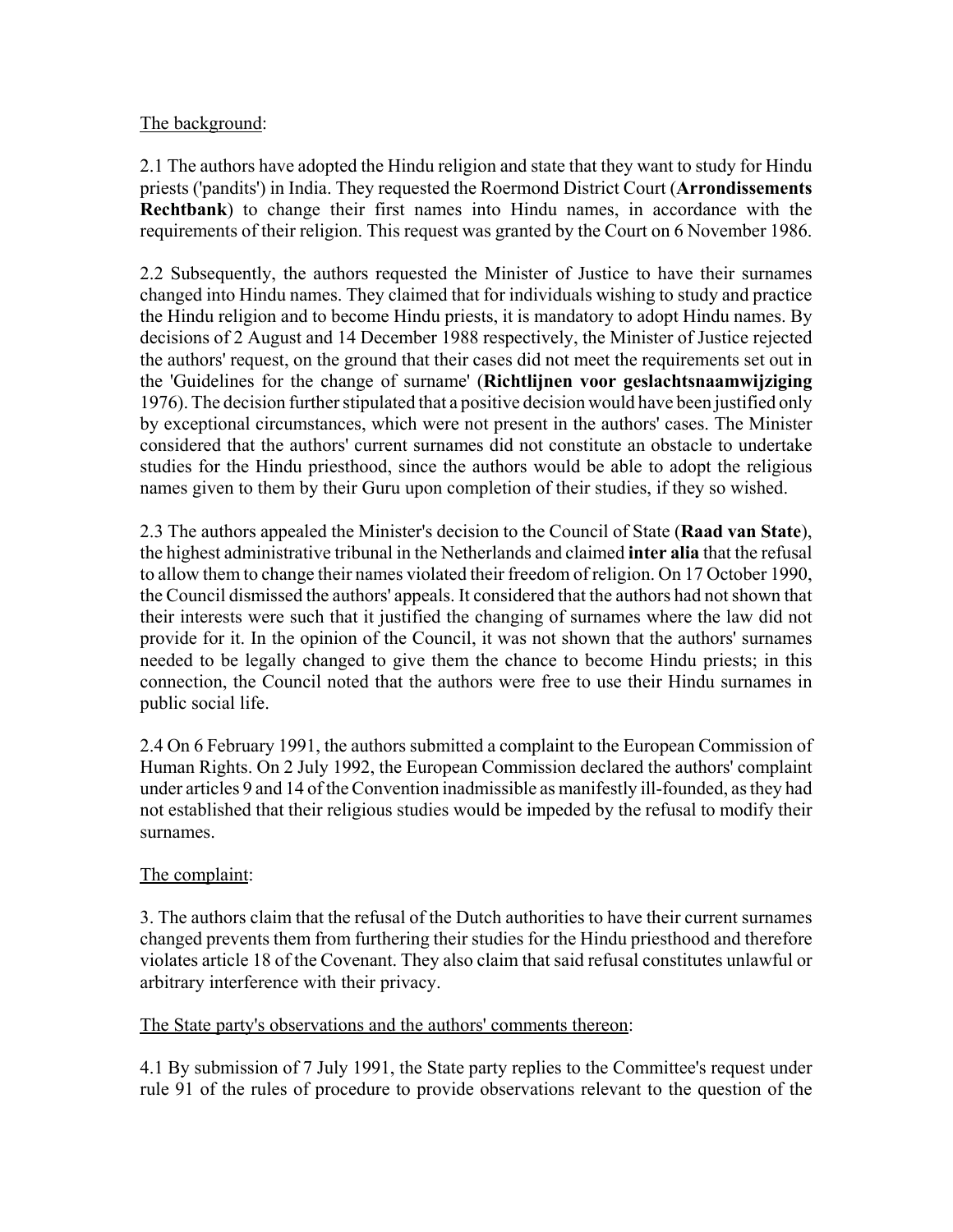admissibility of the communication in so far as it might raise issues under articles 17 and 18 of the Covenant.

4.2 The State party submits that Dutch law allows the change of surnames for adults in special circumstances, namely when the current surname is indecent or ridiculous, so common that it has lost its distinctive character or, in cases of Dutch citizens who have acquired Dutch nationality by naturalization, not Dutch-sounding. The State party submits that outside these categories, change of surname is only allowed in exceptional cases, where the refusal would threaten the applicant's mental or physical well-being.

4.3 With regard to Dutch citizens belonging to cultural or religious minority groups, principles have been formulated for the change of surname. One of these principles states that a surname may not be changed if the requested new name would carry with it cultural, religious or social connotations.

4.4 The State party submits that the authors in the present case have been Dutch citizens since birth and grew up in a Dutch cultural environment. Since the authors' request to change their surnames had certain aspects comparable to those of religious minorities, the Minister of Justice formally sought an opinion from the Minister of Internal Affairs. This opinion was unfavourable to the authors, as the new names requested by them were perceived as having religious connotations.

4.5 The State party states that the authors are free to carry any name they wish in public social life, as long as they do not carry a name that belongs to someone else without the latter's permission. The State party submits that it respects the authors' religious convictions and that they are free to manifest their religion. The State party further contends that the fact that the authors allegedly are prevented from following further religious studies in India because of their Dutch names, cannot be attributed to the Dutch government, but is the consequence of requirements imposed by Indian Hindu leaders.

4.6 As regards the authors' claim under article 17 of the Covenant, the State party contends that the authors have not exhausted domestic remedies in this respect, since they did not argue before the Dutch authorities that the refusal to have their surnames changed constituted an unlawful or arbitrary interference with their privacy.

4.7 In conclusion, the State party argues that the communication is inadmissible as being incompatible with the provisions of the Covenant. It further argues that the authors have failed to advance a claim within the meaning of article 2 of the Optional Protocol.

5.1 In their reply to the State party's submission, the authors emphasize that it is mandatory to have a Hindu surname when one wants to study for the Hindu priesthood and that no exceptions to this rule are made. In this connection, they submit that if the surname is not legally changed and appears on official identification documents, they cannot become legally ordained priests. In support of their argument, the authors submit declarations made by two pandits in England and by the Swami in New Delhi.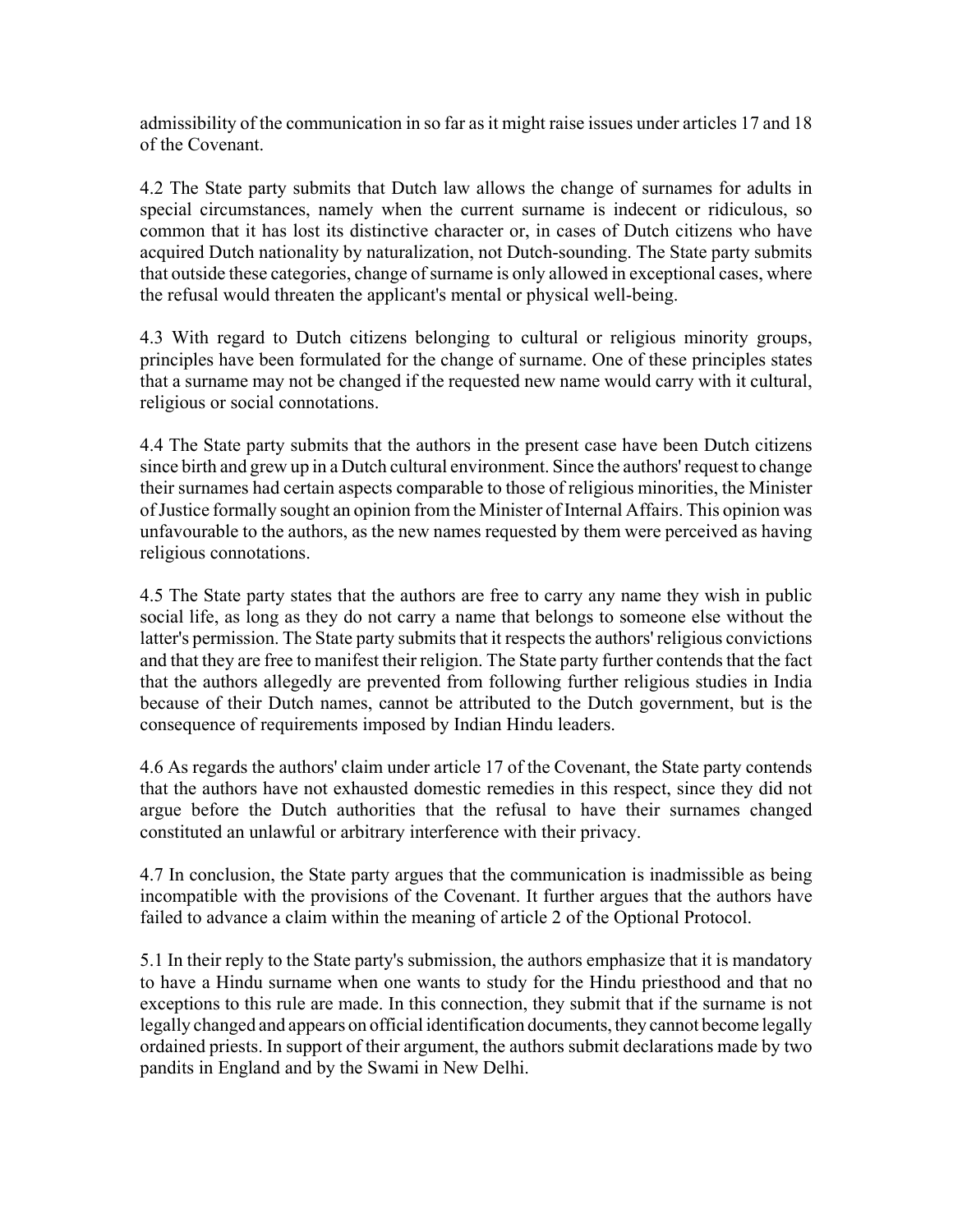5.2 One of the authors, Mr. Coeriel, further submits that, although a Dutch citizen by birth, he grew up in Curaçao, the United States of America and India, and is of Hindu origin, which should have been taken into account by the State party when deciding on his request to have his surname changed.

5.3 The authors maintain that their right to freedom of religion has been violated, because as a consequence of the State party's refusal to have their surnames changed, they are now prevented from continuing their study for the Hindu priesthood. In this context, they also claim that the State party's rejection of their request constitutes an arbitrary and unlawful interference with their privacy.

## The Committee's admissibility decision:

6.1 During its 48th session, the Committee considered the admissibility of the communication. With regard to the authors' claim under article 18 of the Covenant, the Committee considered that the regulation of surnames and the change thereof was eminently a matter of public order and restrictions were therefore permissible under paragraph 3 of article 18. The Committee, moreover, considered that the State party could not be held accountable for restrictions placed upon the exercise of religious offices by religious leaders in another country. This aspect of the communication was therefore declared inadmissible.

6.2 The Committee considered that the question whether article 17 of the Covenant protects the right to choose and change one's own name and, if so, whether the State party's refusal to have the authors' surnames changed was arbitrary should be dealt with on the merits. It considered that the authors had fulfilled the requirement under article 5, paragraph 2(b), of the Optional Protocol, noting that they had appealed the matter to the highest administrative tribunal and that no other remedies remained. On 8 July 1993, the Committee therefore declared the communication admissible in so far as it might raise issues under article 17 of the Covenant.

## The State party's submission on the merits and the authors' comments thereon:

7.1 The State party, by submission of 24 February 1994, argues that article 17 of the Covenant does not protect the right to choose and change one's surname. It refers to the **travaux préparatoires**, in which no indication can be found that article 17 should be given such a broad interpretation, but on the basis of which it appears that States should be given considerable freedom to determine how the principles of article 17 should be applied. The State party also refers to the Committee's General Comment on article 17, in which it is stated that the protection of privacy is necessarily relative. Finally, the State party refers to the Committee's prior jurisprudence  $1$  and submits that, whenever the intervention of authorities was legitimate according to domestic legislation, the Committee has only found a violation of article 17 when the intervention was also in violation of another provision of the Covenant.

7.2 Subsidiarily, the State party argues that the refusal to grant the authors a formal change of surname was neither unlawful nor arbitrary. The State party refers to its submission on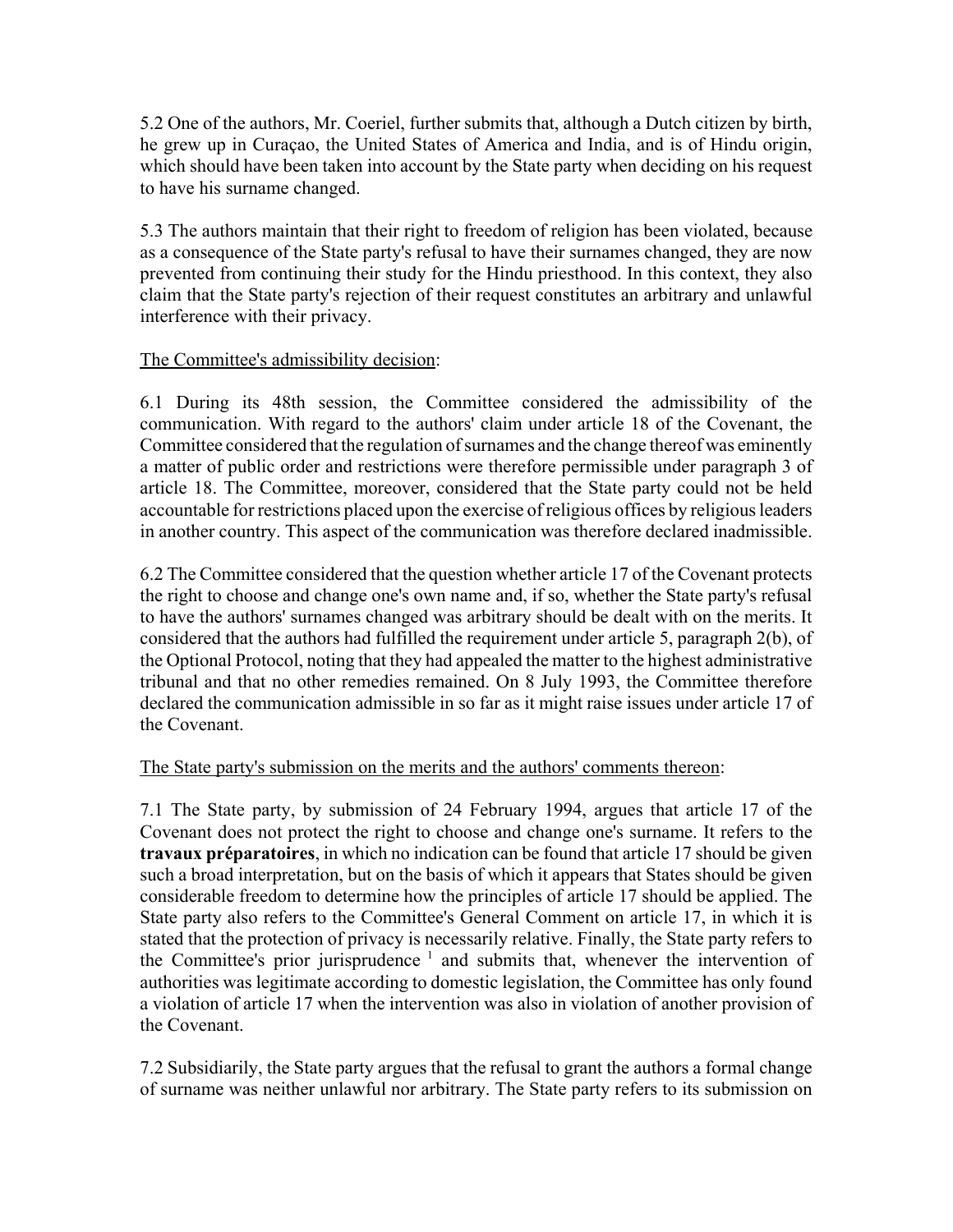admissibility and submits that the decision was taken in accordance with the relevant Guidelines, which were published in the Government Gazette of 9 May 1990 and based on the provisions of the Civil Code. The decision not to grant the authors a change of surname was thus pursuant to domestic legislation and regulations.

7.3 As to a possible arbitrariness of the decision, the State party observes that the regulations referred to in the previous paragraph were issued precisely to prevent arbitrariness and to maintain the necessary stability in this field. The State party contends that it would create unnecessary uncertainty and confusion, in both a social and administrative sense, if a formal change of name could be effected too easily. In this connection, the State party invokes an obligation to protect the interests of others. The State party submits that in the present case, the authors failed to meet the criteria that would allow a change in their surname and that they wished to adopt names which have a special significance in Indian society. "Granting arequest of this kind would therefore be at odds with the policy of the Netherlands Government of refraining from any action that could be construed as interference with the internal affairs of other cultures". The State party concludes that, taking into account all interests involved, it cannot be said that the decision not to grant the change of name was arbitrary.

8. In their comments on the State party's submission, the authors contest the State party's view that article 17 does not protect their right to choose and change their own surnames. They argue that the rejection of their request to have their surnames changed, deeply affects their private life, since it prevents them from practising as Hindu-priests. They claim that the State party should have provided in its legislation for the change of name in situations similar to that of the authors, and that the State party should have taken into account the consequences of the rejection of their request.

9.1 During its 51st session, the Committee began its examination of the merits of the communication and decided to request clarifications from the State party with respect to the regulations governing the change of names. The State party, by submission of 3 October 1994, explains that the Dutch Civil Code provides that anyone desiring a change of surname can file a request with the Minister of Justice. The Code does not specify in what cases such a request should be granted. The ministerial policy has been that a change of surname can only be allowed in exceptional cases. In principle, a person should keep the name which (s)he acquires at birth, in order to maintain legal and social stability.

9.2 To prevent arbitrariness, the policy with respect to the change of surname has been made public by issuing 'Guidelines for the change of surname'. The State party recalls that the guidelines indicate that a change of surname will be granted when the current surname is indecent or ridiculous, so common that it has lost its distinctive character, or not Dutchsounding. In exceptional cases, the change of surname can be authorized outside these categories, for instance in cases where the denial of the change of surname would threaten the applicant's mental or physical well-being. A change of surname could also be allowed if it would be unreasonable to refuse the request, taking into account the interests of both the applicant and the State. The State party emphasizes that a restrictive policy with regard to the change of surname is necessary in order to maintain stability in society.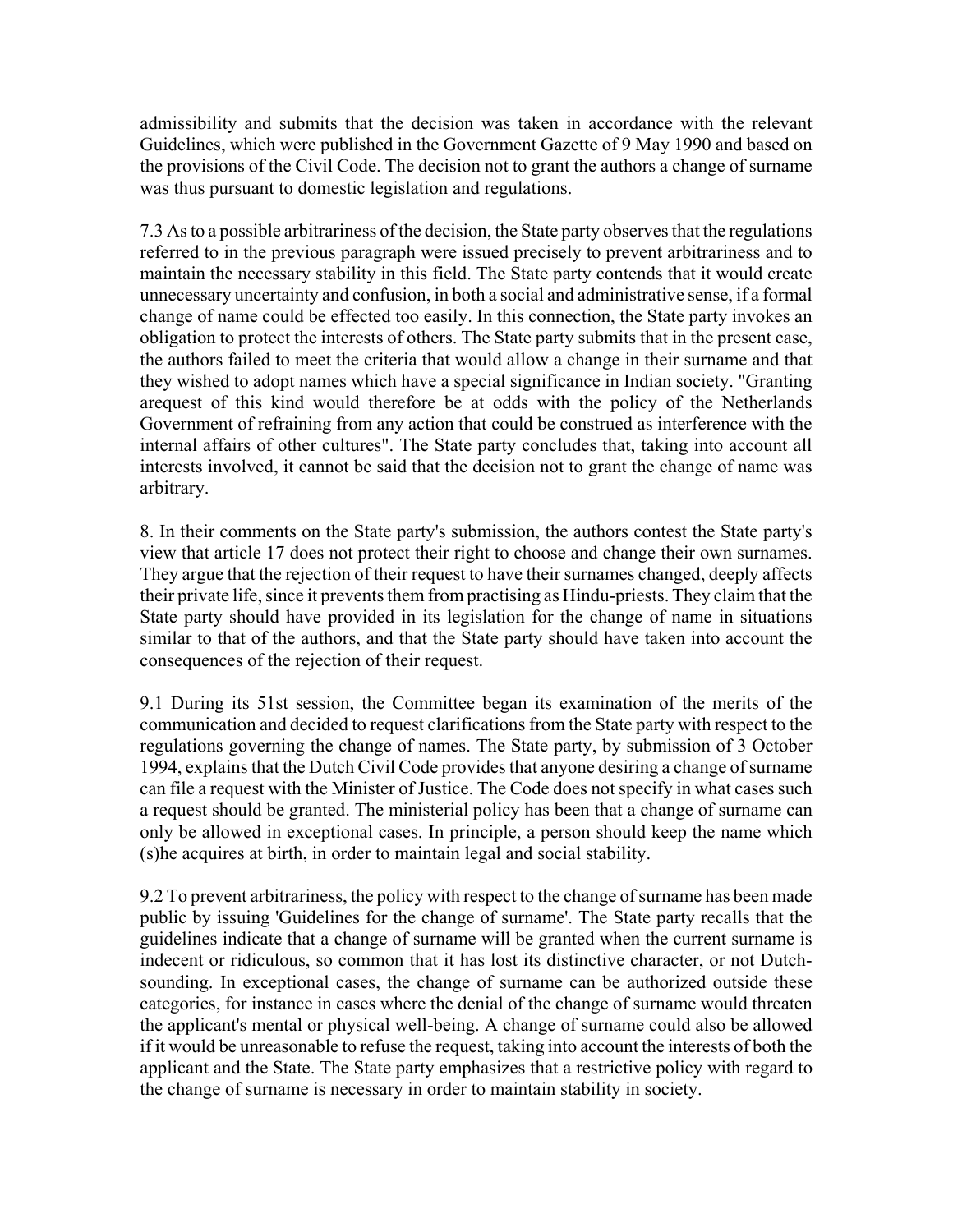9.3 The Guidelines also contain rules for the new name which an applicant will carry after a change of surname has been allowed. In principle, a new name should resemble the old name as much as possible. If a completely new name is chosen, it should be a name which is not yet in use, which sounds Dutch and which does not give rise to undesirable associations (for instance, a person would not be allowed to choose a surname which would falsely give the impression that he belongs to the nobility). As regards foreign surnames, the Government's policy is that it does not wish to interfere with the law of names in other countries, nor does it wish to appear to interfere with cultural affairs of another country. This means that the new name must not give the false impression that the person carrying the name belongs to a certain cultural, religious or social group. In this sense, the policy with regard to foreign names is similar to the policy with regard to Dutch names.

9.4 The State party submits that the applicant's request is heard by the Minister of Justice, who then adopts his decision in the matter. If the decision is negative, the applicant can appeal to the independent judiciary. All decisions are being taken in accordance to the policy as laid down in the Guidelines. This policy is departed from in rare cases only, in order to prevent arbitrariness.

9.5 As regards the present case, the State party explains that the authors' request for a change of surname was refused, because it was found that no reasons existed to allow an exceptional change of surname outside the criteria laid down in the Guidelines. In this context, the State party argues that ithas not been established that the authors cannot follow the desired religious education without a change of surname. Moreover, the State party argues that, even if a change of surname would be required, this condition is primarily a consequence of rules established by the Hindu-religion, and not a consequence of the application of the Dutch law of names. The State party also indicates that the desired names would identify the authors as members of a specific group in Indian society, and are therefore contrary to the policy that a new name should not give rise to cultural, religious or social associations. According to the State party, the names also conflict with the policy that new names should be Dutchsounding.

#### Issues and proceedings before the Committee:

10.1 The Human Rights Committee has considered the present communication in the light of all the information made available to it by the parties, as provided in article 5, paragraph 1, of the Optional Protocol.

10.2 The first issue to be determined by the Committee is whether article 17 of the Covenant protects the right to choose and change one's own name. The Committee observes that article 17 provides, **inter alia**, that no one shall be subjected to arbitrary or unlawful interference with his privacy, family, home or correspondence. The Committee considers that the notion of privacy refers to the sphere of a person's life in which he or she can freely express his or her identity, be it by entering into relationships with others or alone. The Committee is of the view that a person's surname constitutes an important component of one's identity and that the protection against arbitrary or unlawful interference with one's privacy includes the protection against arbitrary or unlawful interference with the right to choose and change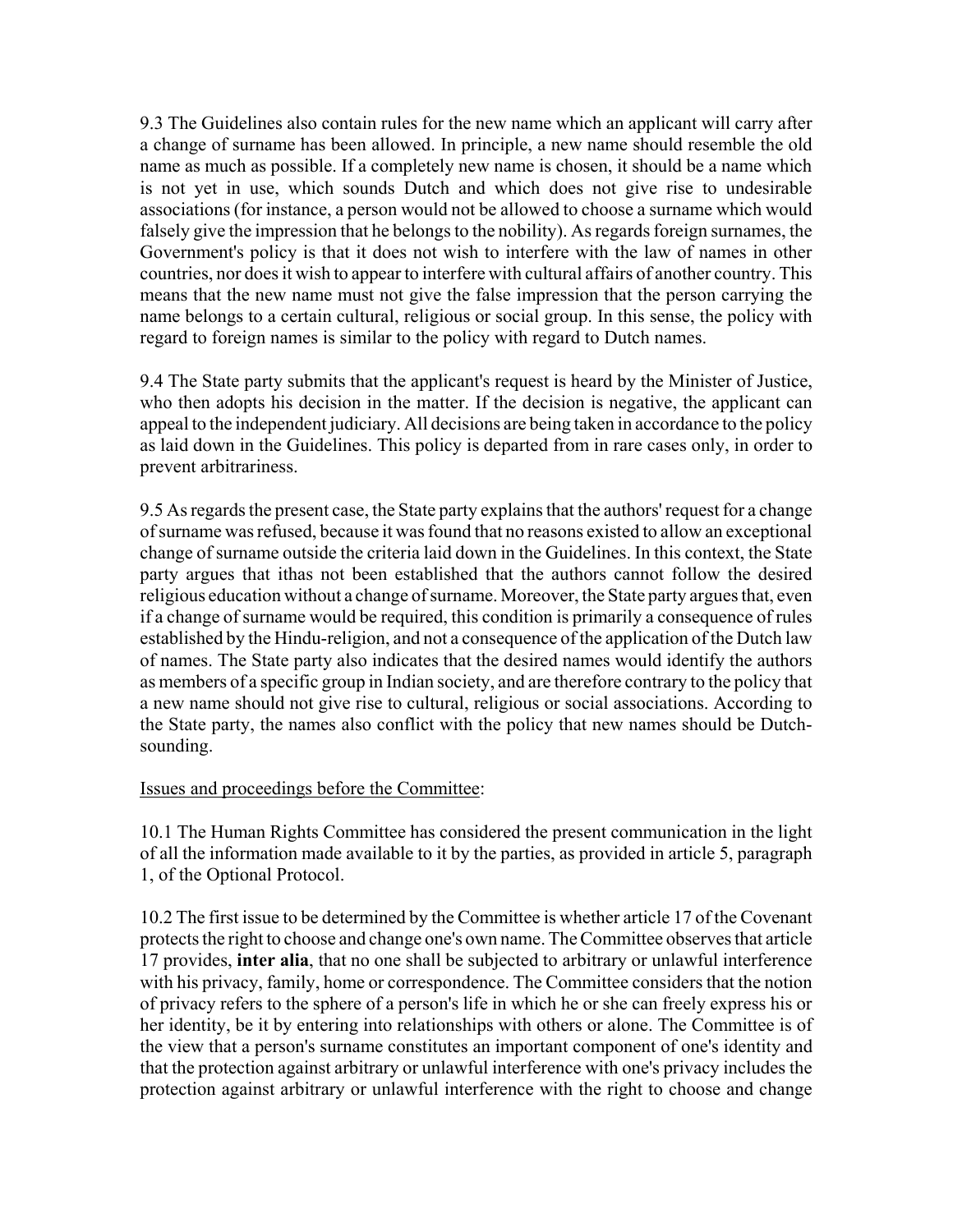one's own name. For instance, if a State were to compel all foreigners to change their surnames, this would constitute interference in contravention of article 17. The question arises whether the refusal of the authorities to recognize a change of surname is also beyond the threshold of permissible interference within the meaning of article 17.

10.3 The Committee now proceeds to examine whether in the circumstances of the present case the State party's dismissal of the authors' request to have their surnames changed amounted to arbitrary or unlawful interference with their privacy. It notes that the State party's decision was based on the law and regulations in force in the Netherlands, and that the interference can therefore not be regarded as unlawful. It remains to be considered whether it is arbitrary.

10.4 The Committee notes that the circumstances in which a change of surname will be recognised are defined narrowly in the Guidelines and that the exercise of discretion in other cases is restricted to exceptional cases. The Committee recalls its General Comment on article 17, in which it observed that the notion of arbitrariness "is intended to guarantee that even interference provided for by law should be in accordance with the provisions, aims and objectives of the Covenant and should be, in any event, reasonable in the particular circumstances". Thus, the request to have one's change of name recognised can only be refused on grounds that are reasonable in the specific circumstances of the case.

10.5 In the present case, the authors' request for recognition of the change of their first names to Hindu names in order to pursue their religious studies had been granted in 1986. The State party based its refusal of the request also to change their surnames on the grounds that the authors had not shown that the changes sought were essential to pursue their studies, that the names had religious connotations and that they were not 'Dutch sounding'. The Committee finds the grounds for so limiting the authors' rights under article 17 not to be reasonable. In the circumstances of the instant case the refusal of the authors' request was therefore arbitrary within the meaning of article 17, paragraph 1, of the Covenant.11. The Human Rights Committee, acting under article 5, paragraph 4, of the Optional Protocol to the International Covenant on Civil and Political Rights, is of the view that the facts before it disclose a violation of article 17 of the Covenant.

12. Pursuant to article 2 of the Covenant, the State party is under an obligation to provide Mr. Aurik and Mr. Coeriel with an appropriate remedy and to adopt such measures as may be necessary to ensure that similar violations do not occur in the future.

13. The Committee would wish to receive information, within 90 days, on any relevant measures taken by the State party in respect of the Committee's Views.

## Footnotes

\*/ Made public by decision of the Human Rights Committee.

\*/ The text of individual opinions from Messrs. N. Ando and K. Herndl is appended to the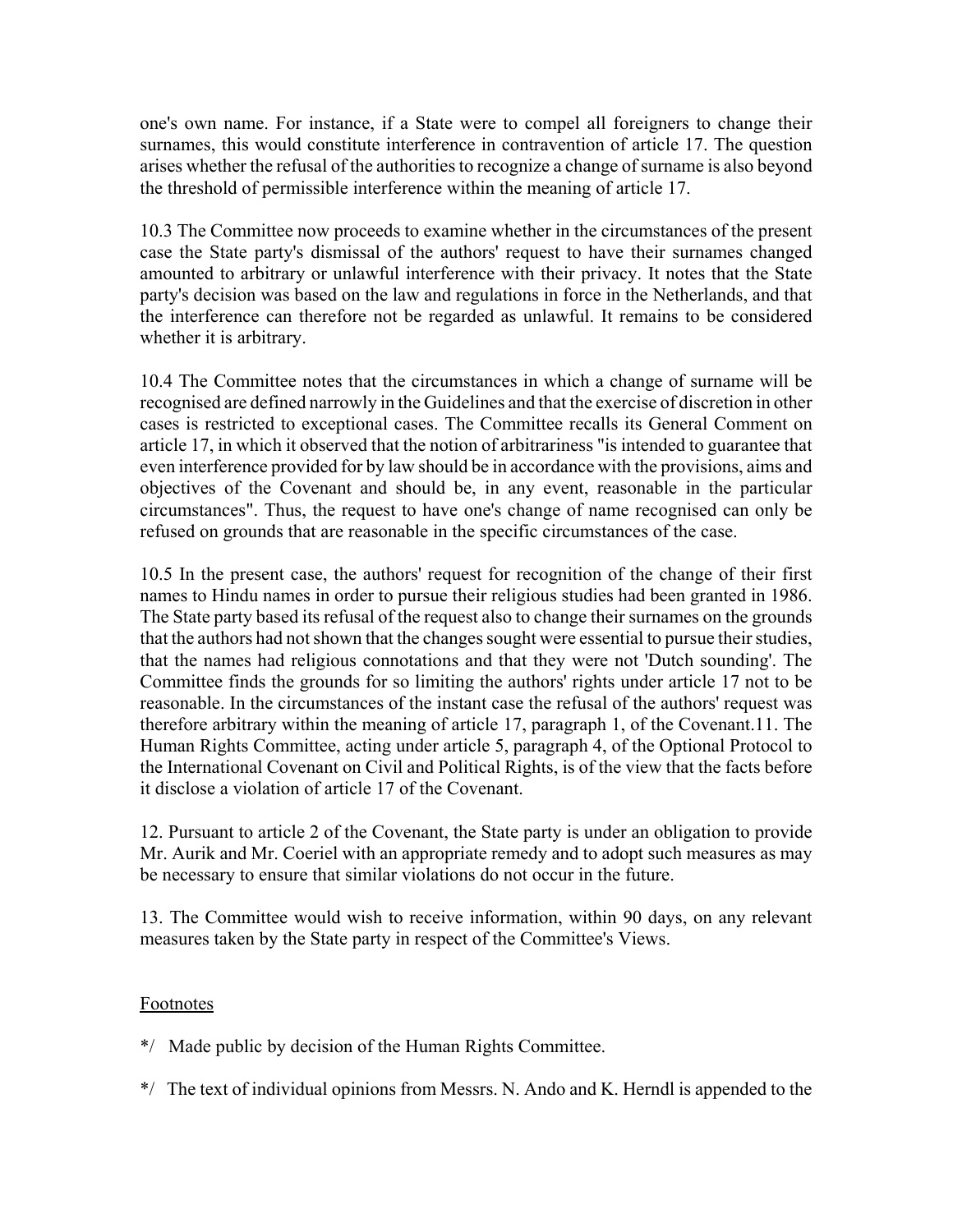Views.

1/ See the Committee's Views with regard to communications No. 35/1978 ( Aumeeruddy-Cziffra v. Mauritius , Views adopted on 9 April 1981) and No. 74/1980 ( Estrella v. Uruguay , Views adopted on 29 March 1983).]

## **Appendix**

#### 1. Individual opinion by Mr. Nisuke Ando (dissenting)

I do not share the State party's contention that, in examining a request to change one's family name, elements such as the name's "religious connotations" or "non-Dutch sounding" intonation should be taken into consideration. However, I am unable to concur with the Committee's Views on this case for the following three reasons:

(1) Despite the authors' allegation that the requested change of the authors' family name is an essential condition for them to practice as Hindu priest, the State party argues that it has not been established that the authors cannot follow the desired religious education without the change of surname (see paragraph 9.5), and apparently, on the basis of that argument, the authors' claim has been rejected by the European Commission of Human Rights. Since the Committee is not in the possession of any information other than the authors' allegation for the purpose of ascertaining the relevant facts, I cannot conclude that the change of their family names is an essential condition for them to practice as Hindu priests.

(2) Article 18 of the Covenant protects the right to freedom of religion and article 17 guarantees everyone's right to the protection of the law against "arbitrary or unlawful interference with his privacy". However, in my opinion, it may be doubted whether the right to the protection of one's privacy combined with the freedom of religion automatically entails "the right to change one's family name". Surnames carry important social and legal functions to ascertain one's identity for various purposes such as social security, insurance, license, marriage, inheritance, election and voting, passport, tax, police and public records, and so on. In fact, the Committee recognizes that "the regulation of surnames and the change thereof was essentially a matter of public order and restrictions were therefore permissible under paragraph 3 of article 18" (see paragraph 6.1). Moreover, it is not impossible to argue that the request to change one's family name is a form of manifestation of one's religion, which is subject to the restrictions enumerated in paragraph 3 of article 18.

(3) I do not consider that a family name belongs to an individual person **alone**, whose privacy is protected under article 17. In the Western society a family name may be regarded only as an element to ascertain one's identity, thus replaceable with other means of identification such as a number or a cipher. However, in other parts of the world, names have a variety of social, historical and cultural implications, and people do attach certain values to their names. This is particularly true with family names. Thus, if a member of a family changes his or her family name, it is likely to affect other members of the family as well as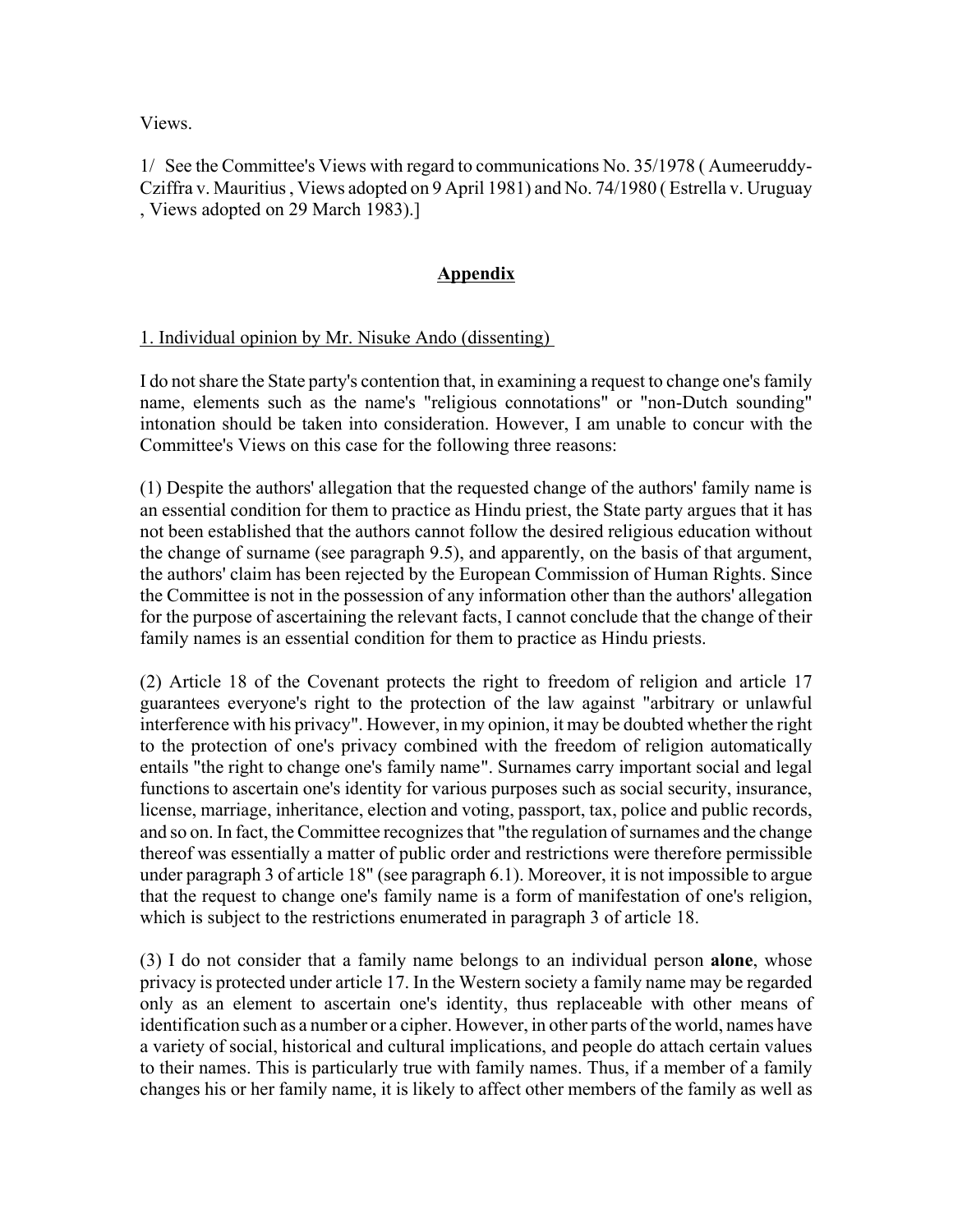values attached thereto. Therefore, it is difficult for me to conclude that the family name of a person belongs to the exclusive sphere of privacy which is protected under article 17.

Nisuke Ando

## 2. Individual opinion by Mr. Kurt Herndl (dissenting)

I regret that I am unable to concur in the Committee's finding that by refusing to grant the authors a change of surname, the Dutch authorities breached article 17 of the Covenant.

(a)The States party's action seen from the general content and scope of article 17

Article 17 is one of the more enigmatic provisions of the Covenant. In particular, the term "privacy" would seem to be open to interpretation. What does privacy really mean?

In his essay on "Global protection of Human Rights Civil Rights" Lillich calls privacy "a concept to date so amorphous as to preclude its acceptance into customary international law".<sup>a</sup> He adds, however, that in determining the meaning of privacy **stricto sensu** limited help can be obtained from European Convention practice. And there he mentions that i.a. "the use of name" was suggested as being part of the concept of privacy. This is, by the way, a quote taken from Jacobs, who with reference to the similar provision of the European Convention (article 8) asserts that "the organs of the Convention have not developed the concept of privacy". b

What is true for the European Convention is equally true for the Covenant. In his commentary on the Covenant Nowak states that article 17 was the subject of virtually no debate during its drafting and that the case law on individual communications is of no assistance in ascertaining the exact meaning of the word.<sup>c</sup>

It is therefore not without reason that the State party argues that article 17 would not necessarily cover the right to change one's surname (see para. 7.1 of the Views).

The Committee itself has not really clarified the notion of privacy either in its General Comment on article 17 where it actually refrains from defining that notion. In its General Comment the Committee attempts to define all the other terms used in article 17 such as "family", "home", "unlawful" and "arbitrary". It further refers to the protection of personal "honour" and "reputation" also mentioned in article 17, but it leaves open the definition of the main right enshrined in that article, i.e. the right to "privacy". While it is true that the Committee, in its General Comment, refers in various instances to "private life" and gives examples of cases in which States must refrain from interfering with specific aspects of private life, the question whether the **name** of a person is indeed protected by article 17 and, in particular, whether in addition there is a right **to change one's name**, is not brought up at all in the General Comment.

I raise the above issues to demonstrate that the Committee is not really on safe legal ground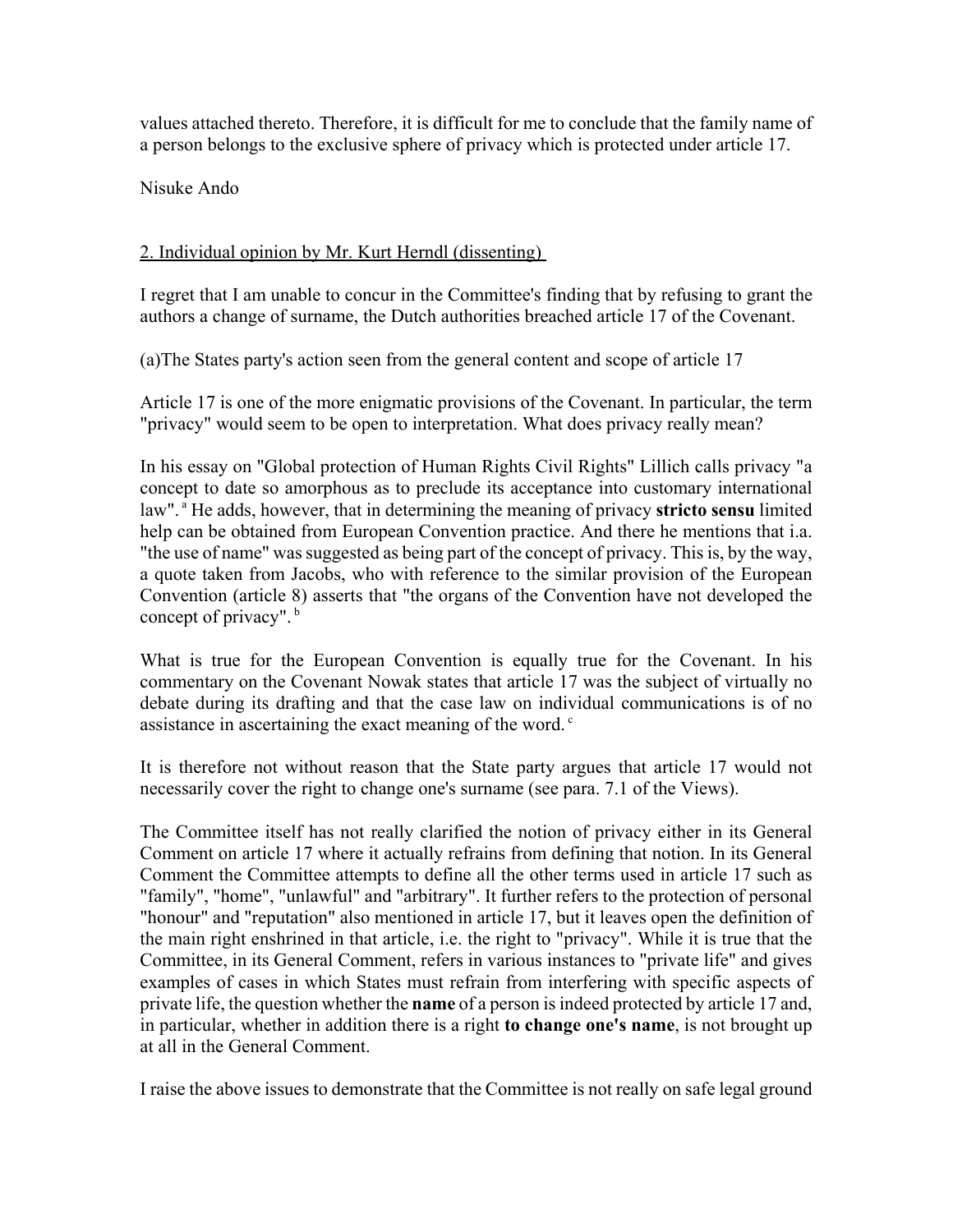in interpretating article 17 as it does in the present decision. I do, however, concur with the view that one's name is an important part of one's identity, the protection of which is central to article 17. Nowak is therefore correct in saying that privacy protects the special,individual qualities of human existence and a person's identity. Identity obviously includes one's name. d

What is, therefore, protected by article 17, is an individual's name and not necessarily the individual's desire **to change his/her name** at whim. The Committee recognizes this, albeit indirectly, in its own decision. The example it refers to in order to illustrate a possible case of State interference with individuals' rights under article 17 in contravention of that article is : "... if a State were to compel all foreigners to change their surnames.... " (see para. 10.2 of the Views). This view is correct, but obviously cannot have a bearing on a case where a State for reasons of generally applied public policy and in order to protect the existing name of individuals **refuses** to allow **a change of name** requested by an individual.

Nevertheless, it can be argued that it would be appropriate to assume that the term "privacy" inasmuch as it covers, for the purpose of appropriate protection, an individual's name as part of his/her identity, also covers the right to **change** that name. In that regard one must have a closer look at the "Guidelines for the change of surname" published in the Netherlands Government Gazette in 1990 and applied in the Netherlands as common policy. The Dutch policy is, as a matter of principle, based on the premise that a person should keep the name which he/she acquires at birth in order to maintain legal and social stability (see para. 9.1, last sentence, of the Views). As such, this policy can hardly be seen as violating article 17. On the contrary, it is protective of acquired rights, such as the right to a certain name, and would seem to be very much in line with the precepts of article 17.

A change of name, according to the Guidelines, will be granted when the current name is a) indecent, b) ridiculous, c) so common that it has lost its distinctive character and d) not Dutch sounding. **None** of these grounds was invoked by the authors when they asked for authorization to change their surnames.

In accordance with the Guidelines a change of name can also be granted "in exceptional cases", for instance "in cases where the denial of the change of surname would threaten the applicant's mental or physical wellbeing" or "in cases where the denial would be unreasonable, taking into account the interests of both the applicant and the State" (see para. 9.2 of the Views). As the authors apparently could not show such "exceptional circumstances" in the course of the proceedings before the national authorities, their request was denied. Their assertion that they needed the namechange to become Hindu priests was apparently not substantiated (see the reasoning given by the Council of State in its decision of 17 October 1990, para. 2.3, last sentence, of the Views; see also the inadmissibility decision of the European Commission of Human Rights of 2 July 1992, where the European Commission held that the authors had not established that their religious studies would be impeded by the refusal to modify their surnames; para. 2.4, last sentence, of the Views). Nor can requirements imposed by Indian Hindu leaders be attributed to the Dutch authorities, as confirmed by the Committee in the present case in the framework of its decision on admissibility. There it examined the present communication under the angle of article 18 of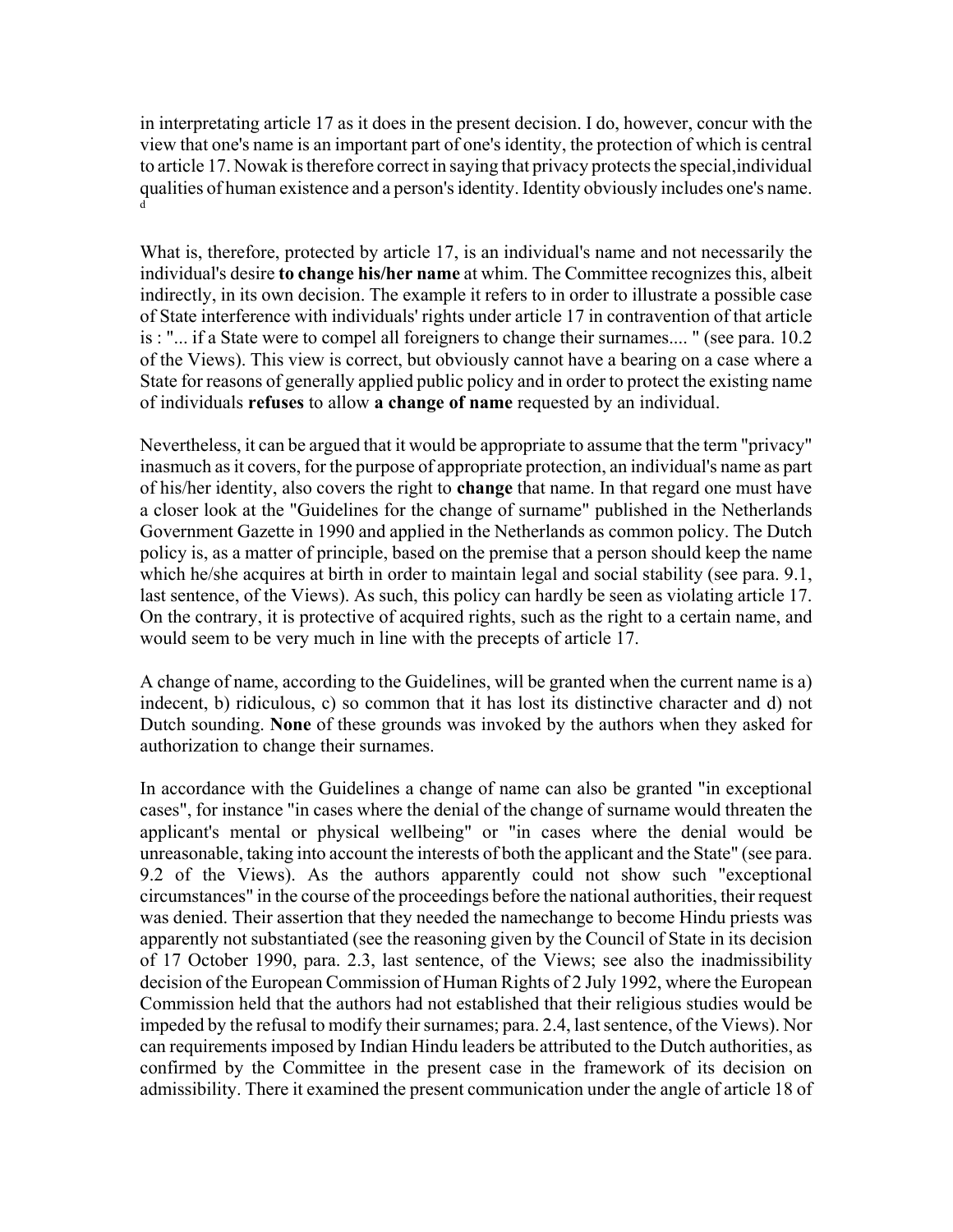the Covenant and came to the conclusion that "a State party to the Covenant cannot be held accountable for restrictions placed upon the exercise of religious offices by religious leaders in another country" (see para. 6.1 of the Views).

The request for a change of name was, therefore, legitimately turned down as the authors could not show the Dutch authorities "exceptional circumstances" as required by law. The refusal cannot be seen as a violation of article 17. To hold otherwise would be tantamount to recognizing that anindividual has an almost absolute right to have his/her name changed on request and at whim. For such a view, in my opinion, one can find no basis in the Covenant.

(b)The State party's action seen from the viewpoint of the criteria for permissible (State) interference in rights protected by article 17.

On the assumption that there exists a right of the individual to change his/her name, the question of the extent to which "interference" with that right is still permissible, has to be examined (and is, indeed, addressed by the Committee in the present Views).

What then are the criteria laid down for (State) interference? They are two and only two. Article 17 prohibits **arbitrary** or **unlawful** interference with one's privacy.

It is obvious that the decision of the Dutch authorities not to grant a change of name cannot **per se** be regarded as constituting "arbitrary or unlawful" interference with the authors' rights under article 17. The decision is based on the law applicable in the Netherlands. Hence it is not **unlawful**. The Committee itself says so (see para. 10.3 of the Views). The conditions under which a change of name will be authorized in the Netherlands are laid down in generally applicable and published "Guidelines for the change of surname" which, in themselves, are not manifestly arbitrary. These Guidelines have been applied in the present case, and there is no indication that they were applied in a discriminatory fashion. Hence it is equally difficult to call the decision **arbitrary**. The Committee does so, however, "in the circumstances of the present case" (see para. 10.5 of the Views). To arrive at that finding the Committee introduces a new notion that of "reasonableness". It finds "the grounds for limiting the authors' rights under article 17 **not to be reasonable**" (see para. 10.5 of the Views).

The Committee thus attempts to expand the scope of article 17 by adding an element which is not part of that article. The only argument the Committee can adduce in this context is a simple reference (renvoi) to its own General Comment on article 17 where it stated that "even interference provided by law ... **should be**, in any event, **reasonable** in the particular circumstances". It is difficult for me to go along with this argumentation and to base on such argumentation a finding that a State party violated this specific provision of the Covenant.

Kurt Herndl

**Notes**